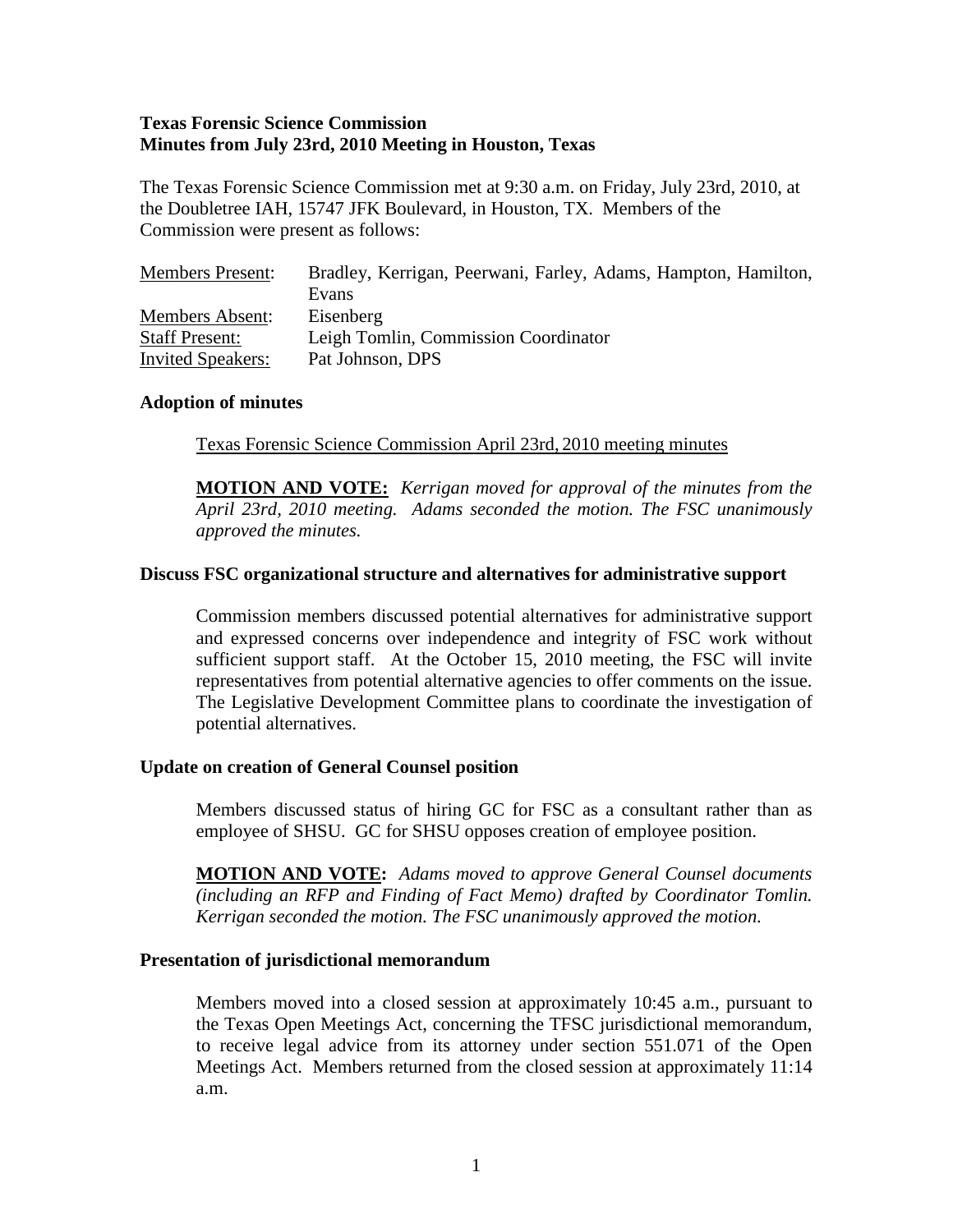**MOTION AND VOTE:** *Evans moved that the FSC not formally adopt any particular memo, leaving the jurisdictional memorandum and the various other letters and memos submitted by other offices and individuals available for review and consideration by FSC members, as appropriate, and continuing to review each case individually, applying a consistent standard. Adams seconded the motion. The FSC unanimously approved the motion.* 

#### **Presentation and discussion of DPS lab accreditation process**

Pat Johnson presented FSC members with information on the DPS accreditation process, including an explanation of DPS rule-making authority. He explained how the rules recognize and exclude certain disciplines for accreditation. The presentation may assist the FSC in future cases because the definition of forensic analysis used by DPS mirrors the definition provided by statute for FSC.

#### **Discuss and consider form for final disposition of complaints**

**MOTION AND VOTE:** *Evans moved to adopt a complaint disposition form as drafted by Coordinator Tomlin. Hamilton seconded the motion. The FSC unanimously approved the motion.* 

#### **Discuss and consider recommendations from Complaint Screening Committee**

# **MOTIONS AND VOTES:**

**Complaint No. 09-15:** *Peerwani moved that the complaint be abated in light of pending litigation and a letter be sent to complainant. Evans moved to approve the recommendation. Hamilton seconded the motion. The FSC unanimously approved the recommendation.*

**Complaint No. 09-19:** *Evans moved to abate any decision on whether or not to accept the case until such time as the pending post conviction writ is completed. Peerwani seconded the motion. The FSC unanimously approved the motion.*

**Complaint No. 10-21:** *Hamilton moved to dismiss the complaint as it falls outside of the jurisdiction of the FSC, in accordance with FSC policies and procedures §3.0(c)(1) and under 37 TAC Ch. 28.146, which expressly excludes any question pertaining to the determination in an autopsy or analysis performed by a medical examiner from the jurisdiction of the FSC. Adams seconded the motion. The FSC unanimously approved the motion.* 

**Complaint No. 09-08:** *Peerwani moved to reaffirm FSC's original action, dismissing this complaint. Bradley seconded the motion. The FSC unanimously approved the motion.*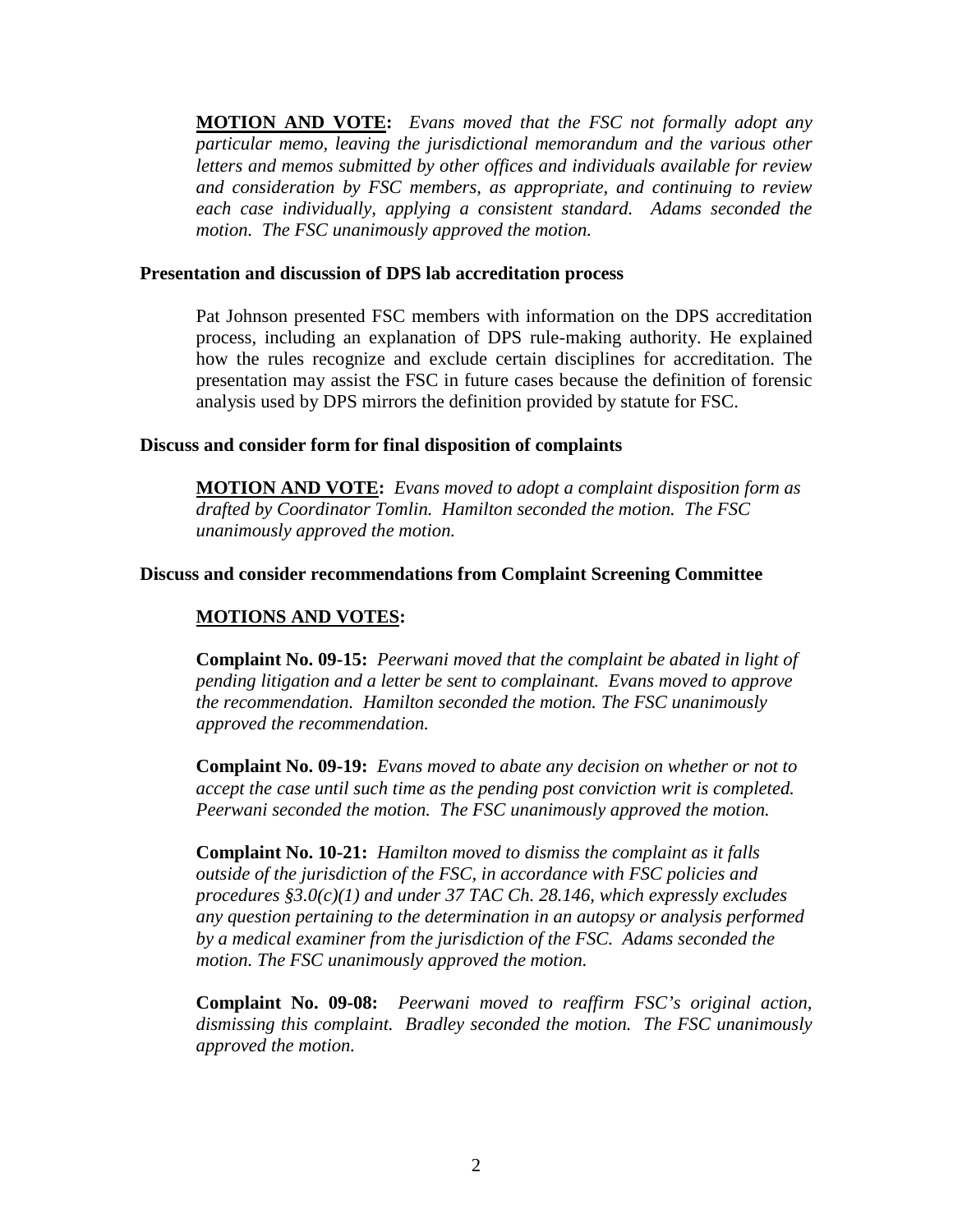### **Discuss and consider recommendations from investigation panel for complaint #09- 01 (Willingham/Willis)**

FSC members discussed the preliminary conclusion that arson experts in this case conducted their examinations in accordance with the standard of practice that was available at the time of the examination and trial. Members focused on the conclusion, as indicated in the expert's report (Beyler), that the NFPA 921 standard of practice was not adopted until well after the examination and trial in 1992. FSC members tentatively concluded that the arson experts did not commit professional negligence or misconduct by following the standard of practice as it existed at that time.

# **MOTIONS AND VOTES:**

*Kerrigan moved that a final report be drafted while seeking additional comment from several experts on the tentative conclusion. Bradley seconded the motion. The FSC unanimously approved the motion.* 

*Kerrigan moved to set a deadline for comments approximately three weeks from July 23rd, 2010, and consider those comments at a full FSC meeting prior to the next scheduled quarterly meeting on October 15th, 2010. Farley seconded the motion. The FSC unanimously approved the motion.*

The Commission Coordinator will schedule a full FSC meeting for review of the report for this complaint sometime before the next quarterly meeting.

# **Discuss and consider recommendations from investigation panel for complaint #09- 02 (Moon)**

FSC members discussed soliciting opinions in this case from 4-5 serologists on the following question: Should a well-trained serologist (at the time of the analysis) have known or been suspect of the results of the serology test in this case? The panel proposed the following preliminary finding pursuant to the FSC policies and procedures  $\S3.0(c)(3)$ : the finding of clear and convincing negligence and/or misconduct on behalf of the serologist by failing to notice when he obtained the results (or non-results), and that he should have been suspect of those results given the case information.

**MOTION AND VOTE:** *Bradley moved to approve the proposed recommendation and findings of the Moon investigative panel and the solicitation of the experts' opinions. Farley seconded the motion. The FSC unanimously approved the motion.*

#### **Discuss and adopt standard form for report**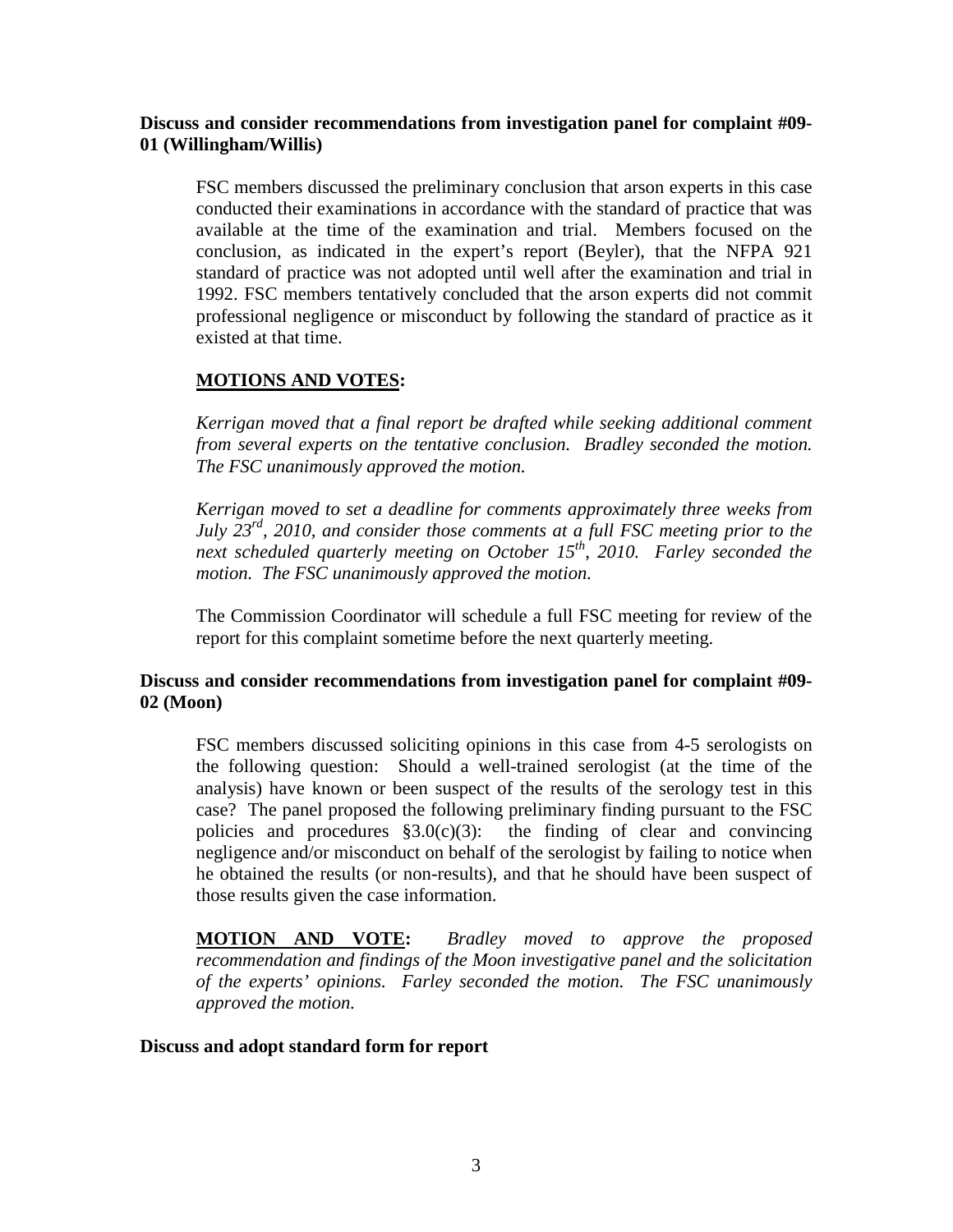**MOTION AND VOTE:** *Hampton moved to adopt a form for FSC final reports, leaving flexibility to alter the form on a case by case basis. Kerrigan seconded the motion. The FSC unanimously approved the motion.*

# **Discuss and consider amendment to policies and procedures for anonymous complaints**

FSC members discussed accepting anonymous complaints, providing that they draft a disclaimer to anonymous complainants. Counsel for AG, Barbara Deane and Coordinator Tomlin will draft language to be included on anonymous complaint forms and to amend policies and procedures.

**MOTION AND VOTE**: *Bradley moved to strike the following from section 3.0 of the policies and procedures: "any complaint must be identified by name and provide all contact information specified in the complaint form". By deleting the language, the FSC is allowing, although discouraging, anonymous complaints. Hamilton seconded the motion. The FSC unanimously approved the motion.* 

#### **Discuss and consider amendment to policies and procedures for communications**

**MOTION AND VOTE:** *Peerwani moved to approve the communications amendment to policies and procedures, as edited by FSC. Hampton seconded the motion. The FSC unanimously approved the motion.* 

#### **Discuss and consider records retention policy**

**MOTION AND VOTE:** *Adams moved to delegate authority to Coordinator Tomlin to move forward on the development of a records retention policy as an amendment to Sam Houston State University's records retention schedule. Hamilton seconded the motion. The FSC unanimously approved the motion.*

### **Update and recommendations from the Forensic Development Committee**

Kerrigan provided an update on Forensic Development Committee activities. FSC members discussed plans to develop roundtable discussions and participate in forensic training initiatives.

**MOTION AND VOTE:** *Peerwani moved to approve the direction of the Forensic Development Committee as listed in their recommendations presented at the meeting. Adams seconded the motion. The FSC unanimously approved the motion*

#### **Update and recommendations from the Legislative Development Committee**

Evans provided an update on the Legislative Development Committee activities since the last quarterly meeting. The Committee continues to work with SHSU in